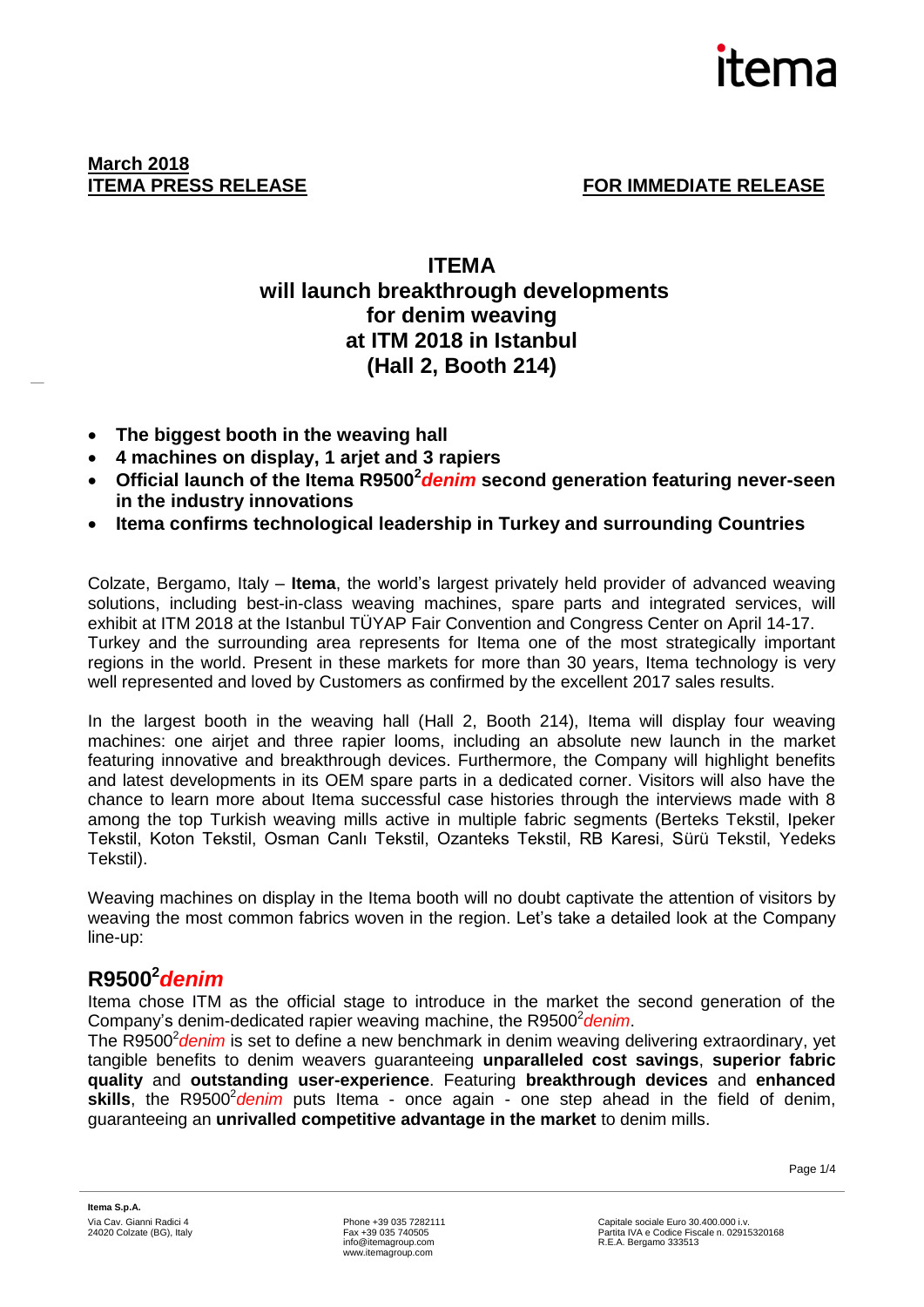# itema

The weft insertion system achieves here the highest performance levels in terms of fabric quality and components wear resistance, both key targets when it comes to denim weaving. The new **SK UltraLight Rapiers**, specially designed to meet specific indigo fabric needs, feature a revolutionary design which ensure their reduced dimensions and maximum lightness. Streamlined and lightweight, the SK UltraLight rapiers further enhance the **Itema Shed Geometry** - widely recognized in the industry as the best-in-class -allowing an even smaller shed opening leading to unsurpassed fabric quality.

Redesigned and optimized, the **tape-hook system** provides the remarkable benefit of significantly extending components' lifetime. The new Itema tapes developed by Lamiflex, an Itema Group company specializing in composite materials, feature an innovative configuration with a triple layer of carbon fiber leading to maximum reliability and represent the first result of the research and development cooperation between the two companies after the acquisition of Lamiflex by Itema. Great strides have also been made to guarantee an outstanding user-experience, such as the optimized machine ergonomy with a **lowered front frame** to facilitate loom accessibility, **the new ergonomic rapier opener** and, last but not least, the new **Itema Textile Help** dedicated to denim fabrics, a troubleshooting software that - loaded directly on the machine console - provides realtime support to the weaver to quickly overcome the most common textile difficulties that may occur during the weaving cycle.

Saving is the crucial point of the R9500<sup>2</sup> denim. Not only the optimization of the main mechanical components allows a considerable **energy consumption reduction** but the machine is equipped – in world premiere – with a **revolutionary, never-before-seen in the industry device that eliminates the waste selvedge on the left-hand side of the fabric thus leading to unparalleled savings.** Designed and developed by ItemaLab – the Itema advanced innovation department, the **iSAVERTM** combines the most innovative mechatronic principles and provides the saving that the weaver never expected that would have been possible to get. Working up to 4 weft colors and ensuring maximum user-friendliness, the device can be admired during ITM.

## **R9500***terry*

The champion of the worldwide high-end terry weaving market comes to ITM fully loaded with its famous and unique advantages. The R9500*terry* – at ITM in dobby version – represents an absolute best-seller carrying on the rich heritage and reputation in terry weaving of historic Sulzer, Vamatex and now Itema brands. The Itema positive pile back rest roller, unique in the market, guarantees a significant optimization of the pile warp tension, drastically reducing the friction during cloth displacement. Driven by a single motor, the new pile formation unit ensures an easy pile height setting directly from the user interface, guaranteeing superior fabric quality due to the pickper-pick loop adjustment and cloth displacement up to 28mm (the most advanced in the market), leading to endless creative possibilities. The new ground back-rest roller, equipped with light weight cylinders and a load cell to control the tension, perfectly drives the yarn movement facilitating the shed formation. This innovative winning trio of advanced devices featured on the R9500*terry* provides unparalleled textile quality and utmost versatility. Furthermore, the R9500*terry* on show feature a **380cm weaving width** which is an undeniable unique proposition of Itema being the only weaving machine supplier to provide this version in the market.

# **A9500**

The A9500 on display at ITM is enjoying a worldwide boom in demand due to growing number of enlightened Customers who understand and appreciate the unique winning characteristics of the Itema airjet machines. When developing new technological devices for its weaving machines, Itema focuses on most innovative tools with the highest added value for the Customer, to assure reliability, user-friendliness and reduced maintenance and operational costs. The A9500 is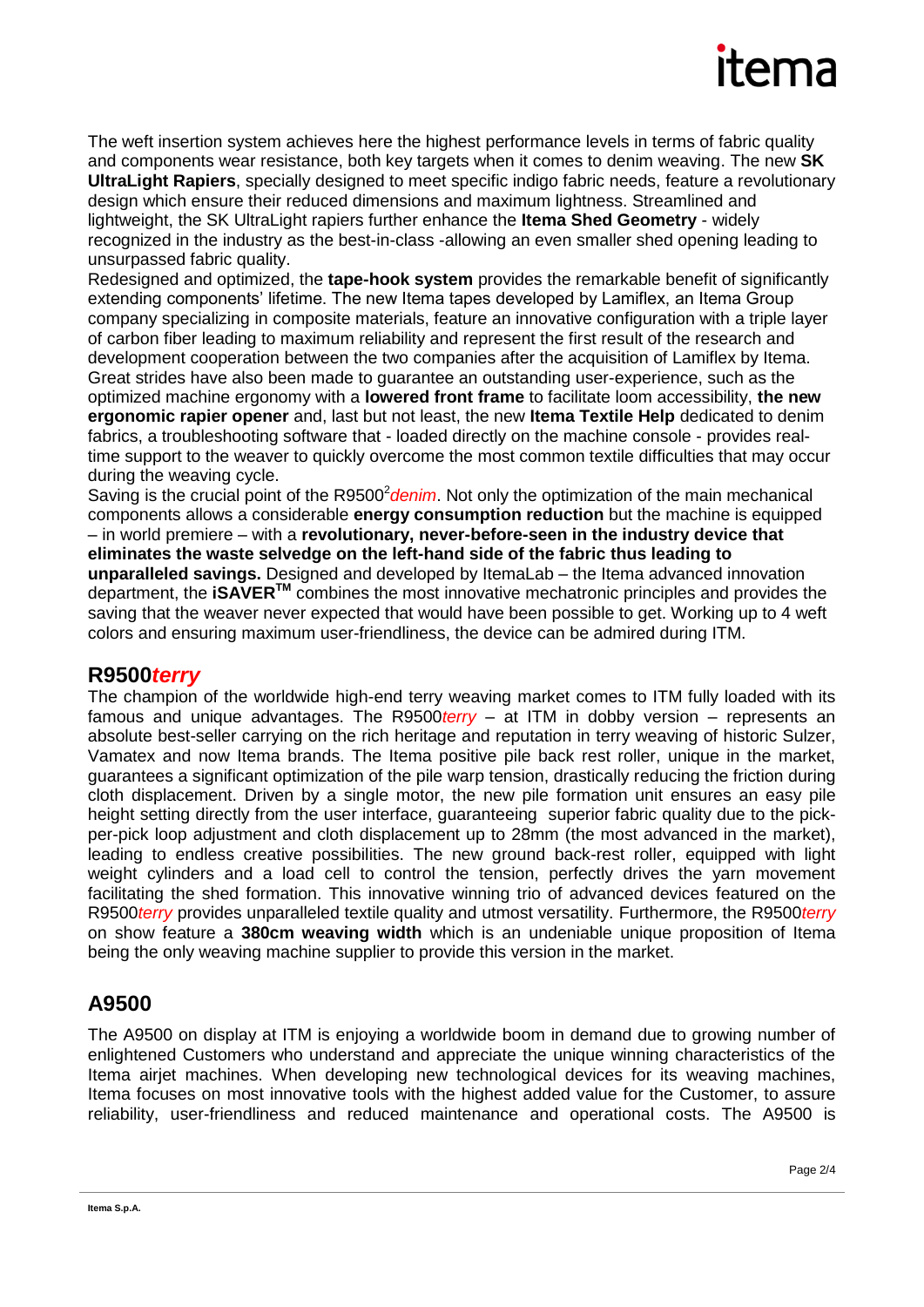

designed for high productivity, whilst ensuring reduced levels of energy consumption and guaranteeing air savings, as well as top machine reliability.

A popular recent trend to weave stretch and super stretch fabrics with dedicated weft yarns inspired Itema to create and patent the innovative BLC – Brush Lycra Clamp® – nozzle to weave elastic weft yarns. Thanks to the BLC nozzle, the weft is held without movable parts to ensure superior fabric quality and reliability. Another Itema patented feature – the ELD Electronic Leno Device – with its innovative design, self-cleaning and no need to wind the leno spools, provides a perfect leno binding even at highest speeds, whilst reducing significantly operational costs.

Thanks to the electronic NCP New Common Platform, the new benchmark for reliability and easy control of all the technical parameters, the A9500 provides immediate, easy and perfect control of the weft insertion parameters.

Courtesy of the Itema customer **OZ-Eli,** the A9500 will run a typical Turkish apparel style demonstrating real production speed and performance just as experienced in Customer's mill.

### **R9500 Wide Version for Curtain Fabrics**

The last machine on show at ITM is the wide version of the most successful rapier machine in recent history, the Itema R9500. Traditionally renowned as the preferred supplier for furnishing and upholstery fabrics weaving machines, Itema does not miss the opportunity to demonstrate the superior versatility of the R9500 by weaving sophisticated curtain fabrics. The R9500 fully loaded with best-in-class Itema devices comes directly from **Berteks Tekstil**, leading producer of highquality curtain fabrics.

The **Motorized Weft Cutter**, an Itema innovation designed more than 15 years ago ahead of any other textile machinery supplier, ensures superior textile efficiency due to the possibility to set independent cutting times for each weft, leading to utmost versatility and reduced fabric waste. The **Itema SK Rapiers** coupled with the Motorized Weft Cutter make the R9500 by far the most versatile and flexible rapier machine on the market.

To learn more about Itema's technological innovations, make sure to visit **ITEMA** Stand @ ITM: **Hall 2, Booth 214.**

### **ITEMA WEAVING MACHINES AT ITM 2018 (Hall 2, Booth 214):**

- Rapier R9500<sup>2</sup> denim 220cm Stretch Denim
- Rapier R9500*terry* 380cm Terry
- Airjet A9500 220cm Apparel
- Rapier R9500 340cm Curtain

#### **Notes to Editors:**

#### *About Itema*

*Itema is a leading global provider of advanced weaving solutions, including best-in-class weaving machines, spare parts and integrated services. The Company is the only manufacturer in the world to provide the top three weft insertion technologies: rapier, air jet and projectile, with an ample product portfolio and a commitment to continuous innovation and technological advancement of its weaving machines. The Company is also unique in its sector with two R&D units, of which one –*